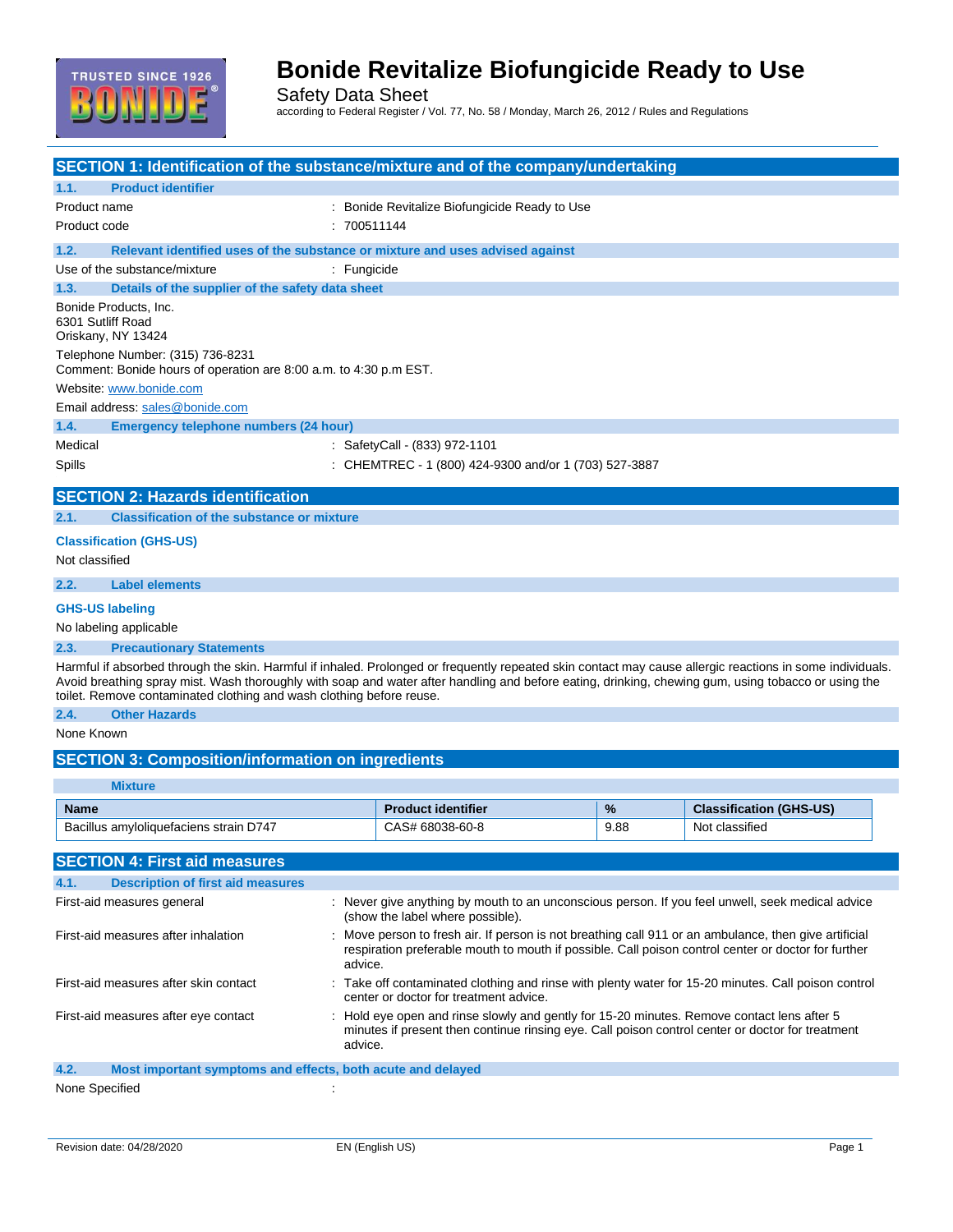Safety Data Sheet

according to Federal Register / Vol. 77, No. 58 / Monday, March 26, 2012 / Rules and Regulations

| 4.3.           | Indication of any immediate medical attention and special treatment needed                                                                                                                                                                                                                                                         |                                                                                                                                                                                                                                                                                                                                                                                         |  |  |
|----------------|------------------------------------------------------------------------------------------------------------------------------------------------------------------------------------------------------------------------------------------------------------------------------------------------------------------------------------|-----------------------------------------------------------------------------------------------------------------------------------------------------------------------------------------------------------------------------------------------------------------------------------------------------------------------------------------------------------------------------------------|--|--|
| None Specified |                                                                                                                                                                                                                                                                                                                                    |                                                                                                                                                                                                                                                                                                                                                                                         |  |  |
|                | <b>SECTION 5: Firefighting measures</b>                                                                                                                                                                                                                                                                                            |                                                                                                                                                                                                                                                                                                                                                                                         |  |  |
| 5.1.           | <b>Extinguishing media</b>                                                                                                                                                                                                                                                                                                         |                                                                                                                                                                                                                                                                                                                                                                                         |  |  |
|                | Suitable extinguishing media                                                                                                                                                                                                                                                                                                       | : All extinguishing media                                                                                                                                                                                                                                                                                                                                                               |  |  |
|                | Unsuitable extinguishing media                                                                                                                                                                                                                                                                                                     | : None known.                                                                                                                                                                                                                                                                                                                                                                           |  |  |
| 5.2.           | Special hazards arising from the substance or mixture                                                                                                                                                                                                                                                                              |                                                                                                                                                                                                                                                                                                                                                                                         |  |  |
|                | No additional information available                                                                                                                                                                                                                                                                                                |                                                                                                                                                                                                                                                                                                                                                                                         |  |  |
| 5.3.           | <b>Advice for firefighters</b>                                                                                                                                                                                                                                                                                                     |                                                                                                                                                                                                                                                                                                                                                                                         |  |  |
|                | Protection during firefighting                                                                                                                                                                                                                                                                                                     | : None Specified                                                                                                                                                                                                                                                                                                                                                                        |  |  |
|                | <b>SECTION 6: Accidental release measures</b>                                                                                                                                                                                                                                                                                      |                                                                                                                                                                                                                                                                                                                                                                                         |  |  |
| 6.1.           | Personal precautions, protective equipment and emergency procedures                                                                                                                                                                                                                                                                |                                                                                                                                                                                                                                                                                                                                                                                         |  |  |
| 6.1.1.         | For non-emergency personnel                                                                                                                                                                                                                                                                                                        | : Use personal protection recommended in Section 8.                                                                                                                                                                                                                                                                                                                                     |  |  |
| 6.1.2.         | For emergency responders                                                                                                                                                                                                                                                                                                           | : Use personal protection recommended in Section 8.                                                                                                                                                                                                                                                                                                                                     |  |  |
| 6.2.           | <b>Environmental precautions</b>                                                                                                                                                                                                                                                                                                   |                                                                                                                                                                                                                                                                                                                                                                                         |  |  |
|                | environmental regulations.                                                                                                                                                                                                                                                                                                         | Do not reuse product containers. Dispose of product containers, waste containers, and residues according to local and national health and                                                                                                                                                                                                                                               |  |  |
| 6.3.           | Methods and material for containment and cleaning up                                                                                                                                                                                                                                                                               |                                                                                                                                                                                                                                                                                                                                                                                         |  |  |
|                | Methods for cleaning up                                                                                                                                                                                                                                                                                                            | : None specified                                                                                                                                                                                                                                                                                                                                                                        |  |  |
| 6.4.           | <b>Reference to other sections</b>                                                                                                                                                                                                                                                                                                 |                                                                                                                                                                                                                                                                                                                                                                                         |  |  |
|                |                                                                                                                                                                                                                                                                                                                                    | See Section 8 for occupational exposure limits and risk management measures. Refer to Section 13 for disposal considerations                                                                                                                                                                                                                                                            |  |  |
|                | <b>SECTION 7: Handling and storage</b>                                                                                                                                                                                                                                                                                             |                                                                                                                                                                                                                                                                                                                                                                                         |  |  |
|                |                                                                                                                                                                                                                                                                                                                                    |                                                                                                                                                                                                                                                                                                                                                                                         |  |  |
| 7.1.           | <b>Precautions for safe handling</b>                                                                                                                                                                                                                                                                                               |                                                                                                                                                                                                                                                                                                                                                                                         |  |  |
|                | Precautions for safe handling                                                                                                                                                                                                                                                                                                      | : After handling wash thoroughly with soap and water before eating, drinking, chewing gum, using<br>tobacco, or using the toilet. Remove contaminated clothing promptly and wash seperately before<br>reuse. Prolonged or frequently repeated skin contact may cause allergic reactions in some<br>individuals. Avoid contact with skin, eyes, or clothing. Avoid breathing spray mist. |  |  |
| 7.2.           | Conditions for safe storage, including any incompatibilities                                                                                                                                                                                                                                                                       |                                                                                                                                                                                                                                                                                                                                                                                         |  |  |
|                | Storage conditions                                                                                                                                                                                                                                                                                                                 | : Store in an area, that is inaccessible to children. Store in original containers only. Keep container<br>closed when not in use                                                                                                                                                                                                                                                       |  |  |
| 7.3.           | Specific end use(s)                                                                                                                                                                                                                                                                                                                |                                                                                                                                                                                                                                                                                                                                                                                         |  |  |
|                | Double Nickel LC RTU provides control of plant pathogenic fungi and bacteria.                                                                                                                                                                                                                                                      |                                                                                                                                                                                                                                                                                                                                                                                         |  |  |
|                | <b>SECTION 8: Exposure controls/personal protection</b>                                                                                                                                                                                                                                                                            |                                                                                                                                                                                                                                                                                                                                                                                         |  |  |
| 8.1.           | <b>Control parameters</b>                                                                                                                                                                                                                                                                                                          |                                                                                                                                                                                                                                                                                                                                                                                         |  |  |
|                | OSHA Permissible Exposure Limits (PELs): Not determined<br><b>ACGIH Threshold Limit Values: Not determined</b><br>Other Exposure Limits: Not determined                                                                                                                                                                            |                                                                                                                                                                                                                                                                                                                                                                                         |  |  |
| 8.2.           | <b>Exposure controls</b>                                                                                                                                                                                                                                                                                                           |                                                                                                                                                                                                                                                                                                                                                                                         |  |  |
|                | <b>Engineering Controls: None specified</b><br>Personal Protective Equipment None specified<br>Eye/Face Protection: None specified<br><b>Skin Protection None specified</b><br>Hand Protection: None specified<br><b>Body Protection: None specified</b><br>Respiratory Protection: None specified<br><b>Thermal Hazards: None</b> |                                                                                                                                                                                                                                                                                                                                                                                         |  |  |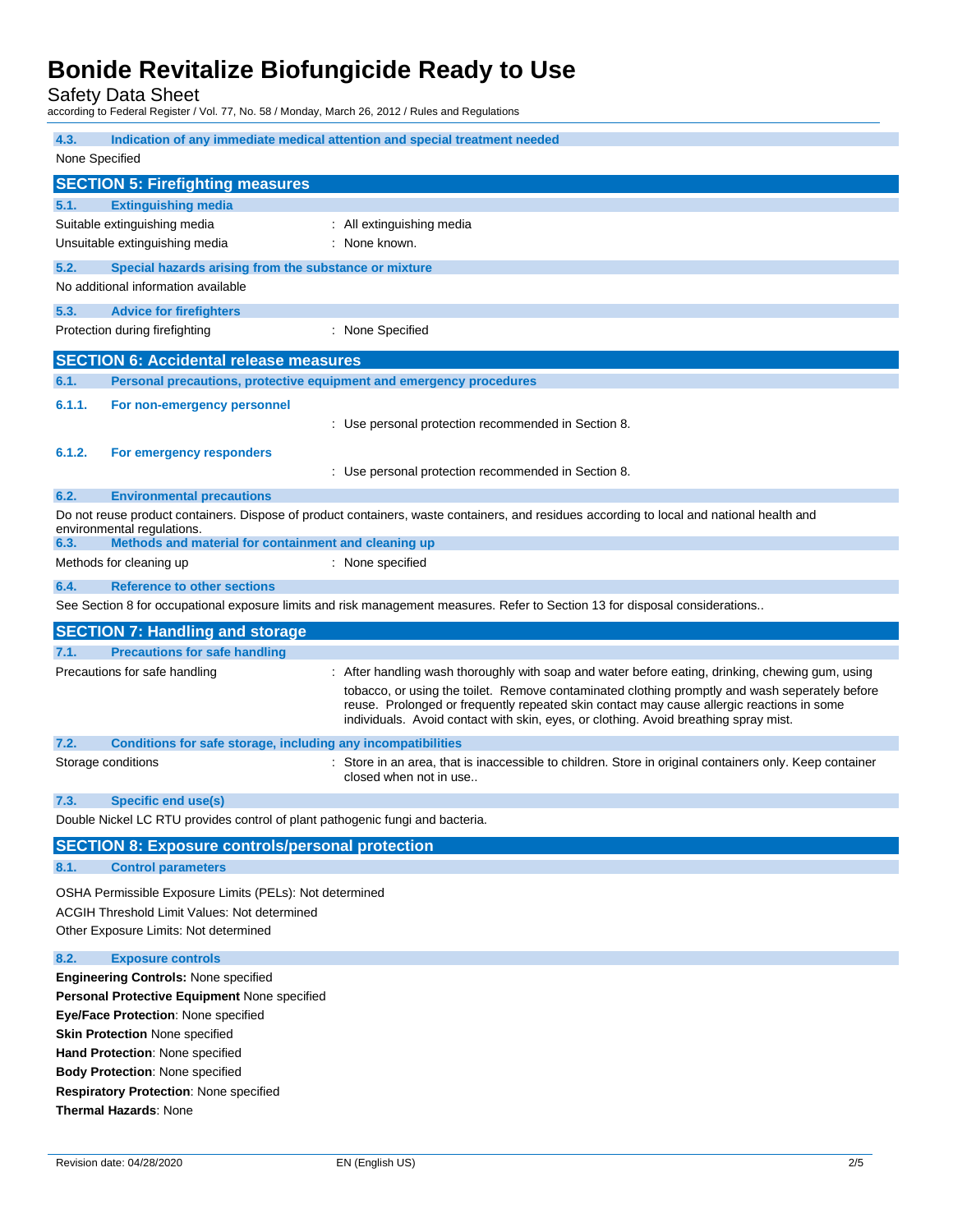Safety Data Sheet

according to Federal Register / Vol. 77, No. 58 / Monday, March 26, 2012 / Rules and Regulations

**General Hygiene Considerations:** Harmful if absorbed through the skin. Harmful if inhaled. Prolonged or frequently repeated skin contact may cause allergic reactions in some individuals. Avoid breathing spray mist. Wash thoroughly with soap and water after handling and before eating, drinking, chewing gum, using tobacco or using the toilet. Remove contaminated clothing and wash clothing before reuse.

**Environmental exposure controls:** To protect the environment, do not allow pesticide to enter or run off into storm drains drainage ditches, gutters or surface waters. Applying this product in calm weather when rain is not predicted for the next 24 hours will help ensure that wind or does not blow or wash pesticide off the treatment area.

### **SECTION 9: Physical and chemical properties**

**9.1. Information on basic physical and chemical properties**

| Appearance                                  | : Cream colored liquid |
|---------------------------------------------|------------------------|
| Odor                                        | Yeast like             |
| Odor threshold                              | Not determined         |
| рH                                          | $4.5 - 5.0$            |
| Relative evaporation rate (butyl acetate=1) | No data available      |
| Melting point / Freezing point              | 32°F (0°C)             |
| Initial Boiling point                       | 212°F (100 °C)         |
| Flash point                                 | No data available      |
| Self ignition temperature                   | No data available      |
| Decomposition temperature                   | No data available      |
| Flammability (solid, gas)                   | No data available      |
| Vapor pressure                              | No data available      |
| Relative vapor density at 20 °C             | No data available      |
| Relative density                            | $0.93 - 1.03$ g/ml     |
| Solubility                                  | No data available      |
| Viscosity, kinematic                        | No data available      |
| Viscosity, dynamic                          | No data available      |
| <b>Explosive properties</b>                 | No data available      |
| Oxidizing properties                        | No data available      |
| <b>Explosive limits</b>                     | No data available      |

## **SECTION 10: Stability and reactivity**

| 10.1.            | <b>Reactivity</b>                         |
|------------------|-------------------------------------------|
| Stable           |                                           |
| 10.2.            | <b>Chemical stability</b>                 |
|                  | Stable under normal conditions.           |
| 10.3.            | <b>Possibility of hazardous reactions</b> |
| Not established. |                                           |
| 10.4.            | <b>Conditions to avoid</b>                |
| None known       |                                           |
| 10.5.            | Incompatible materials                    |
| None known       |                                           |
| 10.6.            | <b>Hazardous decomposition products</b>   |
| None known       |                                           |

| <b>SECTION 11: Toxicological information</b>  |                                                                                                                                                        |
|-----------------------------------------------|--------------------------------------------------------------------------------------------------------------------------------------------------------|
| Information on toxicological effects<br>11.1. |                                                                                                                                                        |
| Acute toxicity                                |                                                                                                                                                        |
| $LD_{50}$ (oral)                              | : LD <sub>50</sub> > 5000 mg/kg body weight rat, test results based on similar product containing more<br>concentrated active ingredient.              |
| LD <sub>50</sub> (dermal)                     | $\therefore$ LD <sub>50</sub> $>$ 5050 mg/kg body weight rat, test results based on similar product containing more<br>concentrated active ingredient. |
| LD <sub>50</sub> (inhalation)                 | $\therefore$ LC50 > 2.18 mg/L, test results based on similar product containing more concentrated active<br>ingredient.                                |
| Skin corrosion/ irritation                    | : Non-irritating, Toxicity Category IV, test results based on similar product containing more<br>concentrated active ingredient.                       |
|                                               |                                                                                                                                                        |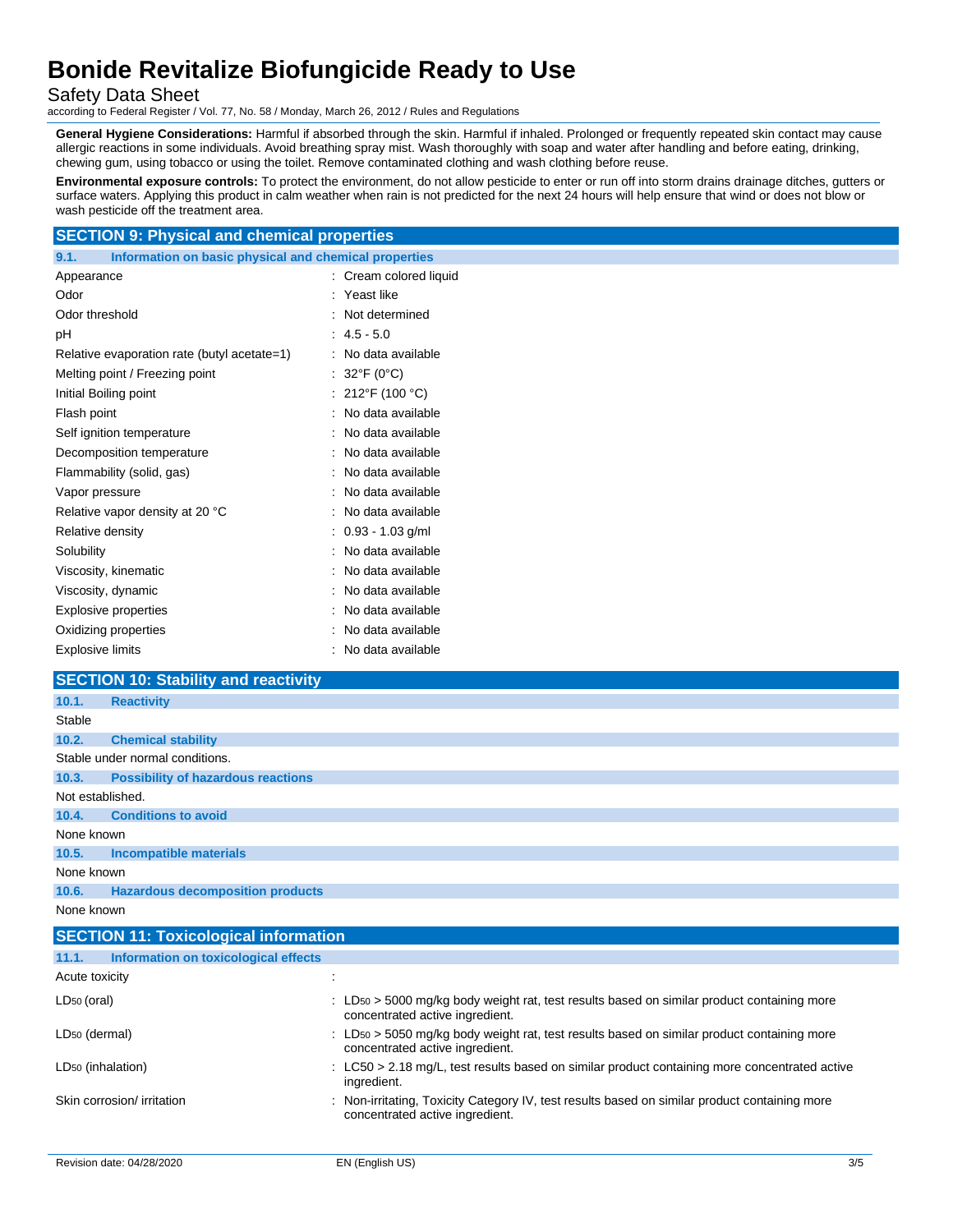Safety Data Sheet

according to Federal Register / Vol. 77, No. 58 / Monday, March 26, 2012 / Rules and Regulations

| Eye irritation                    | No positive effects exhibited in any eyes after treatment Practically non-irritating, Toxicity<br>Category IV, test results based on similar product containing more concentrated active<br>ingredient. |
|-----------------------------------|---------------------------------------------------------------------------------------------------------------------------------------------------------------------------------------------------------|
| Respiratory or skin sensitization | : No data available.                                                                                                                                                                                    |
| Carcinogenicity                   | Not applicable.                                                                                                                                                                                         |

|  | <b>SECTION 12: Ecological information</b> |
|--|-------------------------------------------|
|  |                                           |

| 12.1.<br><b>Toxicity</b> |                     |                                                        |                                          |
|--------------------------|---------------------|--------------------------------------------------------|------------------------------------------|
| <b>Test Species</b>      | Test Method         | <b>Test substance</b>                                  | LC <sub>50</sub>                         |
| Northern Bobwhite        | Acute oral toxicity | B. amyloliquefaciens strain D747,<br>active ingredient | $LD_{50}$ > 2250 mg/kg body weight       |
| Oncorhynchus mykiss      | 30 days             | B. amyloliquefaciens strain D747,<br>active ingredient | $LC_{50}$ 8.1 x 1010 CFU/L               |
| Daphnia magna            | 21 days             | B. amyloliquefaciens strain D747,<br>active ingredient | $EC_{50} > 2.3 \times 10_{10}$ CFU/L     |
| Apis mellifera           | 48 hours            | B. amyloliquefaciens strain D747,<br>active ingredient | $LC_{50}$ > 1.0 x 10 <sup>9</sup> CFU/mL |

#### **12.2. Persistence and degradability**

The active substance B. amyloliquefaciens D747 populations spreading to the environment during or after field application will rapidly decline to naturally occurring background levels.

#### **12.3. Bioaccumulative potential**

The active substance B. amyloliquefaciens D747 does not multiply and accumulate in animals and humans.

#### **12.4. Mobility in soil**

The active substance B. amyloliqufaciens D747 spores readily adsorb to the clay fractions in soils and show no evidence of leaching. Therefore the risk of ground water contamination is considered negligible. **12.5. Other adverse effects**

Other information **interest in the contract of the Contract Contract Contract Contract Contract Contract Contract Contract Contract Contract Contract Contract Contract Contract Contract Contract Contract Contract Contract** 

| <b>SECTION 13: Disposal considerations</b> |                                                                                                                                         |
|--------------------------------------------|-----------------------------------------------------------------------------------------------------------------------------------------|
| 13.1.<br><b>Waste treatment methods</b>    |                                                                                                                                         |
| Disposal Instructions                      | : Do not contaminate water, food, or feed by storage and disposal.                                                                      |
| Pesticide Storage                          | : Store this product in its original container only, in an area inaccessible to children. Keep the<br>container closed when not in use. |
|                                            | Pesticide Disposal and Container Handling: Non-refillable container. Do not reuse or refill this container.                             |

If empty: Place in trash or offer for recycling if available.

If partly filled: Call your local solid waste agency for disposal instructions. Never place any unused product down any indoor or outdoor drain.

| <b>SECTION 14: Transport information</b>                                      |                                    |  |  |  |
|-------------------------------------------------------------------------------|------------------------------------|--|--|--|
| 14.1. UN number                                                               | 14.2. UN proper shipping name      |  |  |  |
| Not regulated.                                                                | Not regulated.                     |  |  |  |
| 14.3. Transport hazard class(es)                                              | 14.4. Packing group                |  |  |  |
| Not regulated.                                                                | Not regulated.                     |  |  |  |
| 14.5. Environmental hazards                                                   | 14.6. Special precautions for user |  |  |  |
| Not regulated.                                                                | Not regulated.                     |  |  |  |
| 14.7. Transport in bulk according to Annex II of MARPOL73/78 and the IBC Code |                                    |  |  |  |

Not regulated.

### **SECTION 15: Regulatory information**

**15.1. Safety, health and environmental regulations/legislation specific for the substance or mixture**

EPA: This product is a pesticide product registered by the United States Environmental Protection Agency and is subject to certain labeling requirements under federal pesticide law. These requirements differ from the classification criteria and hazard information required for safety data sheets (SDS), and for workplace labels of non-pesticidal chemicals. The hazard information required on the pesticide label is reproduced below. The pesticide label also includes other important information, including directions for use.

CAUTION: Harmful if absorbed through skin. Harmful if inhaled. Prolonged or frequently repeated skin contact may cause allergic reactions in some individuals. Avoid contact with skin, eyes, or clothing. Avoid breathing spray mist. Wash thoroughly with soap and water after handling and before eating, drinking, chewing gum, using tobacco or using the toilet. Remove contaminated clothing and wash clothing before reuse.

OSHA: N/A TSCA Status: Exempt